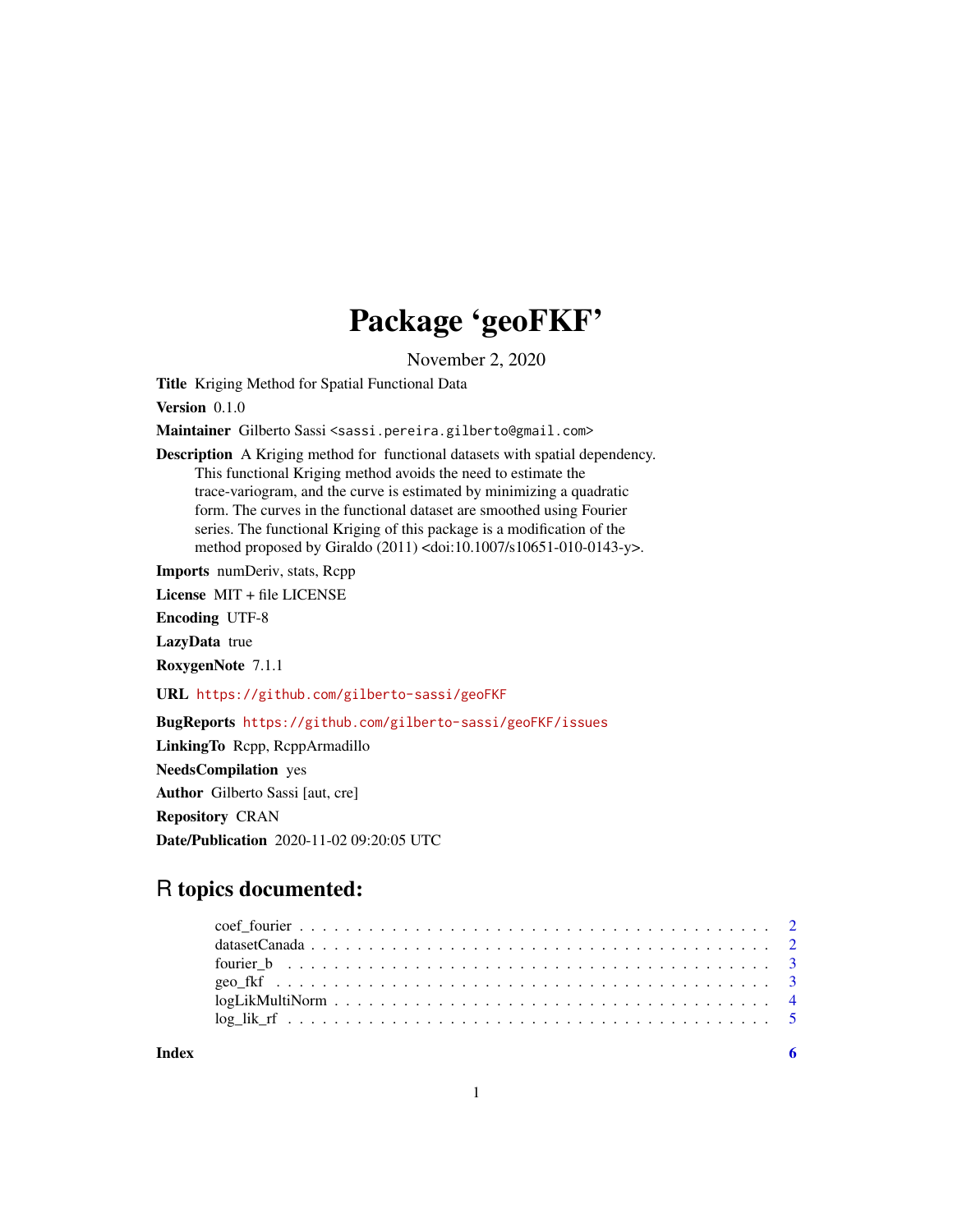<span id="page-1-0"></span>

#### Description

This function computes minimum square estimates for Fourier coefficients.

#### Usage

coef\_fourier(f, m)

#### Arguments

|   | A time series to be smoothed.                                                          |
|---|----------------------------------------------------------------------------------------|
| m | Order of the Fourier polynomial. Default value is computed using the Sturge's<br>rule. |

#### Value

A vector with the fourier coefficients.

#### Examples

 $x \leq -$  seq(from =  $-pi$ , to = pi, by = 0.01)  $y \le -x^2 + \text{norm}(\text{length}(x), \text{sd} = 0.1)$ v\_coef <- coef\_fourier(y)

datasetCanada *Temperature datasets from Canada.*

#### Description

Temperature time series from 35 weather stations from Canada. This dataset is a classic one and was used in famous package fda. We have made a few changes in this dataset.

#### Usage

data("datasetCanada")

### Format

A list with two entries: m\_cood and m\_data.

m\_coord a tibble with latitude, logitude and the name of stations.

m\_data a tibble where each column is the time series from a weather station.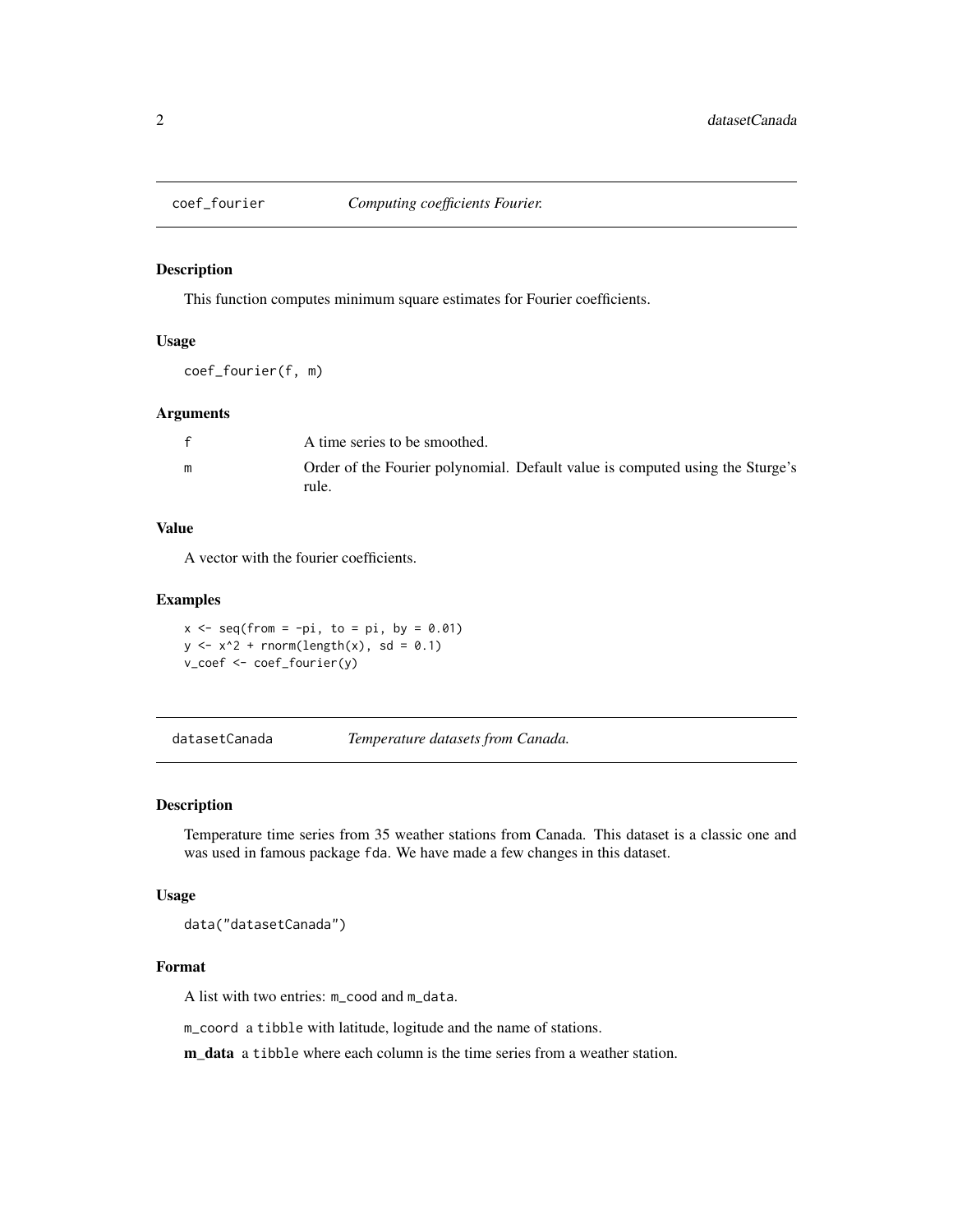#### <span id="page-2-0"></span>fourier\_b 3

#### Source

the CanadianWeather dataset from the R package fda.

#### Description

This function computes the smoothed curve using Fourier coefficients.

#### Usage

fourier\_b(coef, x)

#### Arguments

| coef | Fourier coefficients.                         |
|------|-----------------------------------------------|
| x    | a time series to evaluate the smoothed curve. |

#### Value

a time series with the smoothed curve.

#### Examples

```
v_coef <- rnorm(23)
fourier_b(v_coef)
```
geo\_fkf *Kriging method for Spatial Functional Data.*

#### Description

geo\_fkf implements the kriging method for spatial functional datasets.

#### Usage

```
geo_fkf(m_data, mcoord, newloc, p, t = seq(from = -pi, to = pi, by = 0.01))
```
#### Arguments

| m_data  | a tibble where each column or variable is data from a station                              |
|---------|--------------------------------------------------------------------------------------------|
| m_coord | a tibble with two columns: latitude and longitude                                          |
| new_loc | a tible with one observation, where the columns or variables are latitude and<br>longitude |
| p       | order in the Fourier Polynomial                                                            |
| t       | a time series with values belonging to $[pi, \pi]$ to evaluate the estimate curve          |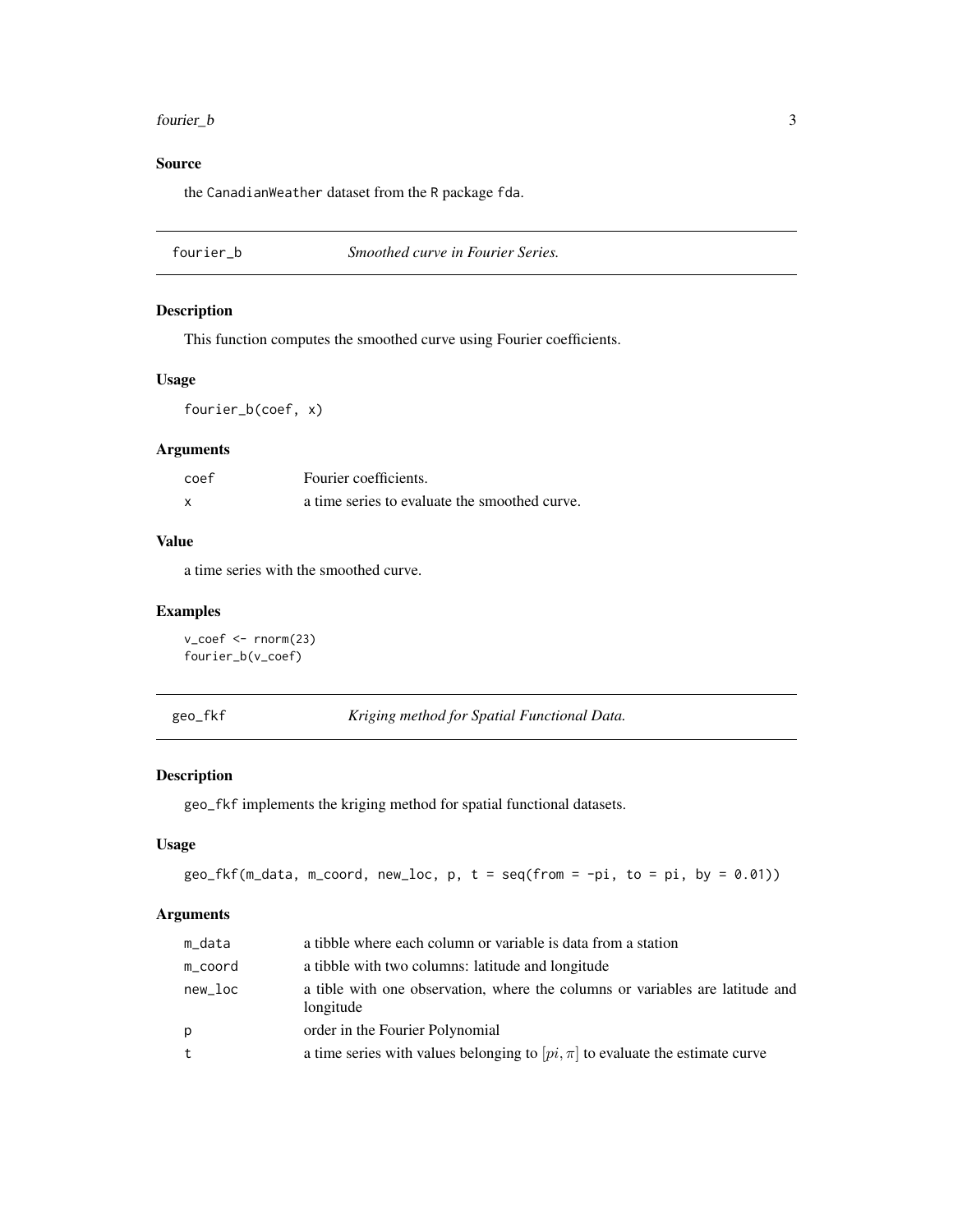## <span id="page-3-0"></span>Value

a list with three entries: estimates, Theta and cov\_params

estimates the estimate curve

Theta weights (matrices) of the linear combination

**cov\_params** estimate  $\sigma^2$ ,  $\phi$  and  $\rho$ 

#### Examples

```
data("datasetCanada")
```

```
m_data <- as.matrix(datasetCanada$m_data)
m_coord <- as.matrix(datasetCanada$m_coord[, 1:2])
pos <- sample.int(nrow(m_coord), 1)
log_pos <- !(seq_len(nrow(m_coord)) %in% pos)
new_loc <- m_coord[pos, ]
m_coord <- m_coord[log_pos, ]
m_data <- m_data[, log_pos]
geo_fkf(m_data, m_coord, new_loc)
```

| logLikMultiNorm | Log likelihood function for multivariate normal with spatial depen- |
|-----------------|---------------------------------------------------------------------|
|                 | dency.                                                              |

#### Description

Log likelihood function for multivariate normal with spatial dependency.

#### Arguments

| mCoef          | coefficient matrix. Each column is the coefficient from a curve; |
|----------------|------------------------------------------------------------------|
| mDist          | distance matris;                                                 |
| s <sub>2</sub> | variance from the covariance model;                              |
| phi            | variance from the covariance model;                              |
| rho            | variance from the covariance model;                              |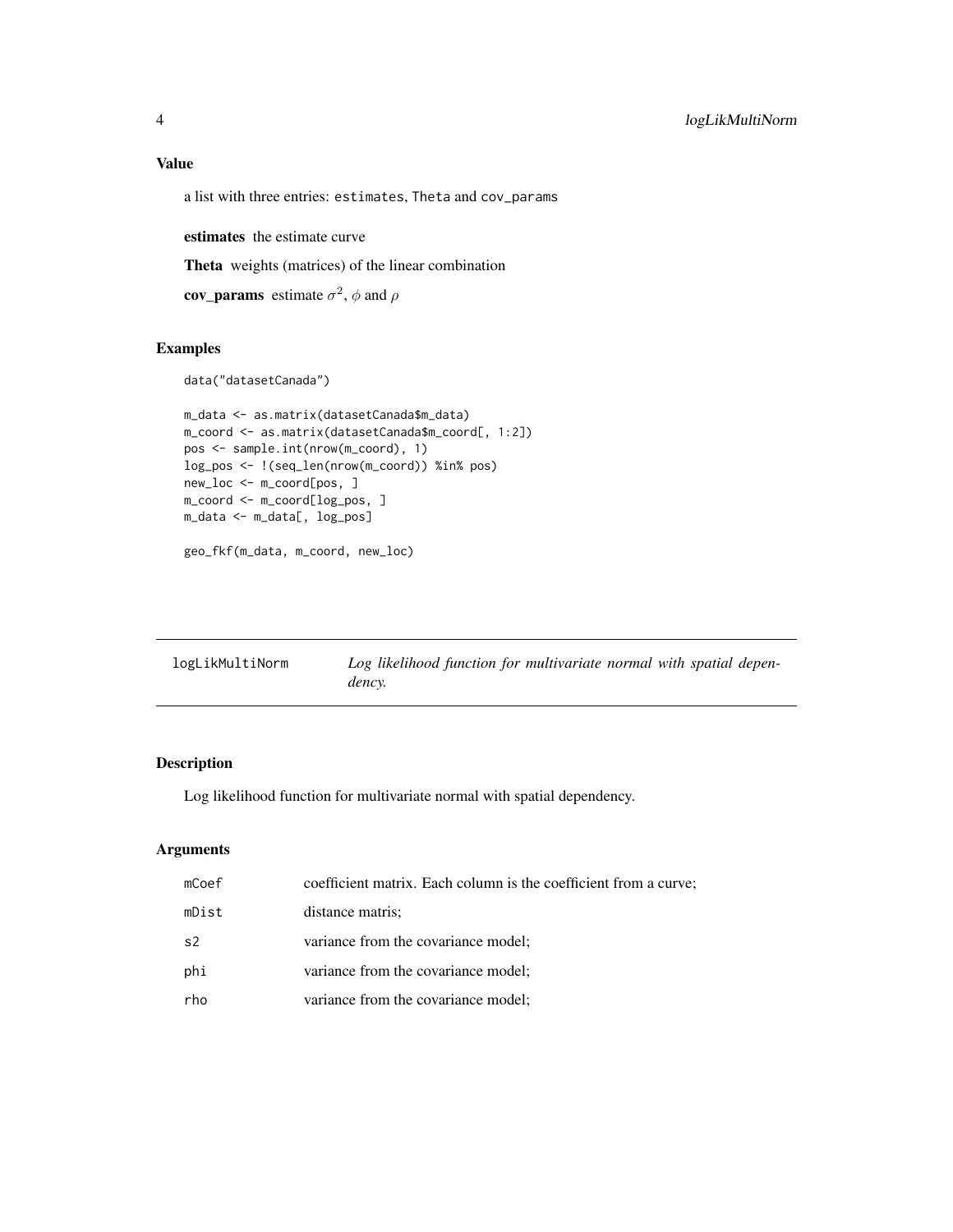<span id="page-4-0"></span>

#### Description

This function maximum likelihood estimate for  $\sigma^2$ ,  $\phi$  and  $\rho$  in the random field model for the covariance.

#### Usage

```
log_lik_rf(m_coef, m_coord)
```
#### Arguments

| m coef  | Matrix where each column is an observed vector                    |
|---------|-------------------------------------------------------------------|
| m coord | Matrix where each observation contains the latitude and longitude |

#### Value

Return a list with

**par** A vector with the estimates of  $\sigma^2$ ,  $\phi$  and  $\rho$ .

m\_cov A matrix of covariances of the estimates.

#### Examples

```
data("datasetCanada")
```

```
m_data <- as.matrix(datasetCanada$m_data)
m_coord <- as.matrix(datasetCanada$m_coord[, 1:2])
```

```
p <- ceiling(1 + log2(nrow(m_data)))
m_coef <- sapply(seq_len(nrow(m_coord)), function(i) {
    coef_fourier(m_data[, i], p)
})
log_lik_rf(m_coef, m_coord)
```